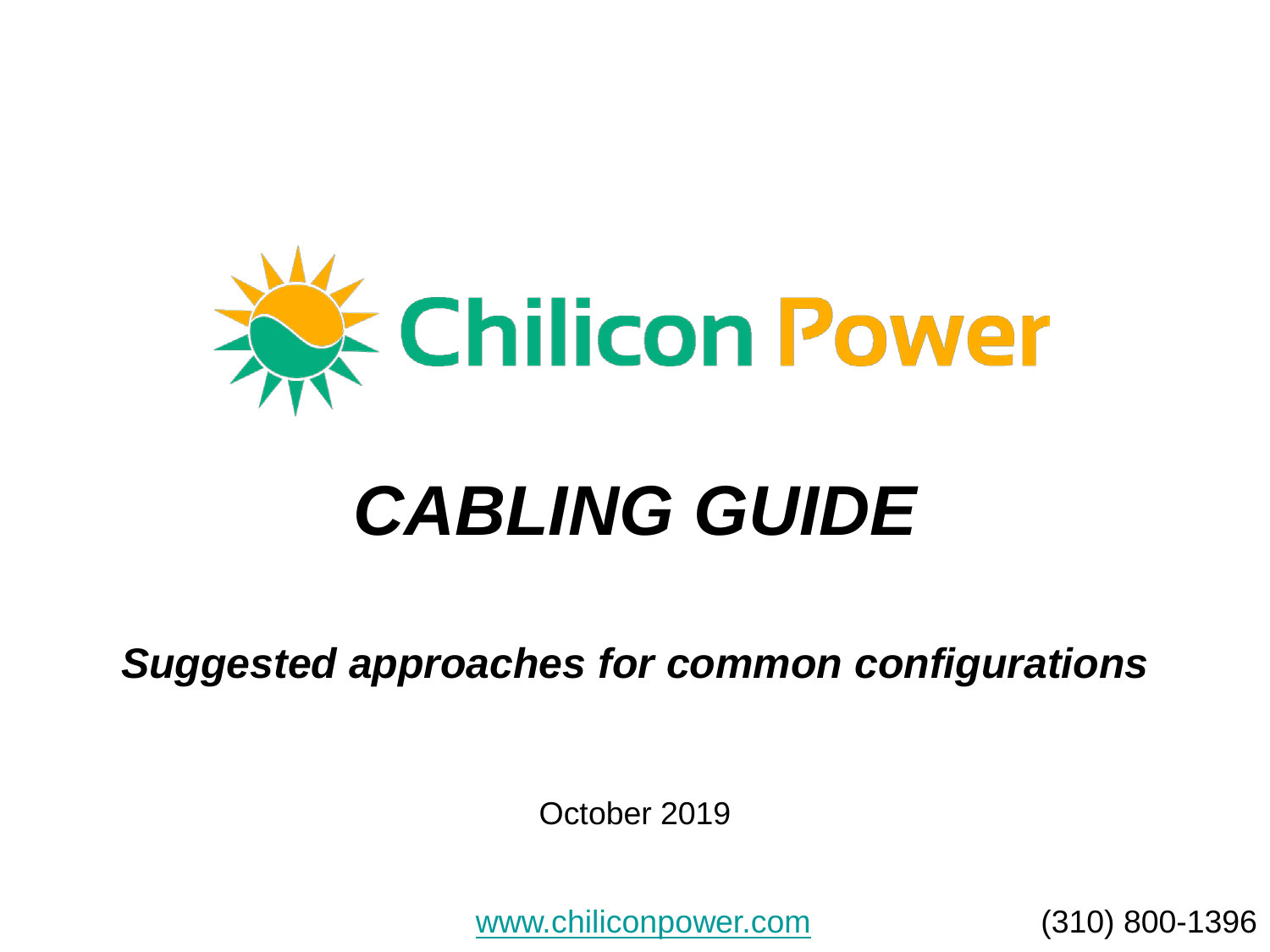# *CABLE & ACCESSORIES*

• MBC – Modular Branch Cable

– Connects each micro to the trunk cable

• MTC – Modular Trunk Cable

– 1.025m, 1.7m & 2.15m

- MTC-JBOX J-Box whip
- T6-WTRPRF male end cap
- AC & DC disconnect tools









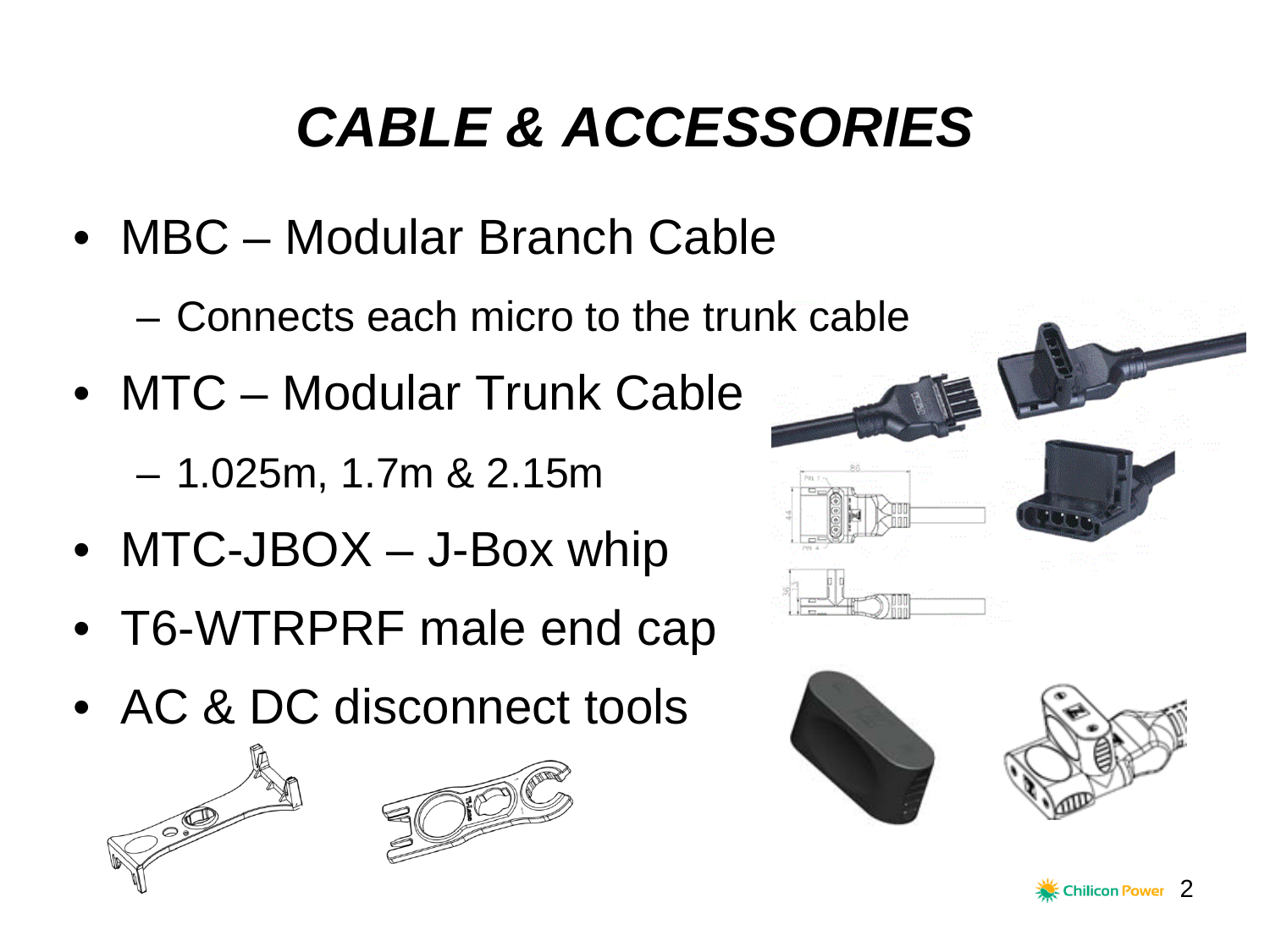## *MICROINVERTER CONNECTION TO TRUNK CABLE*

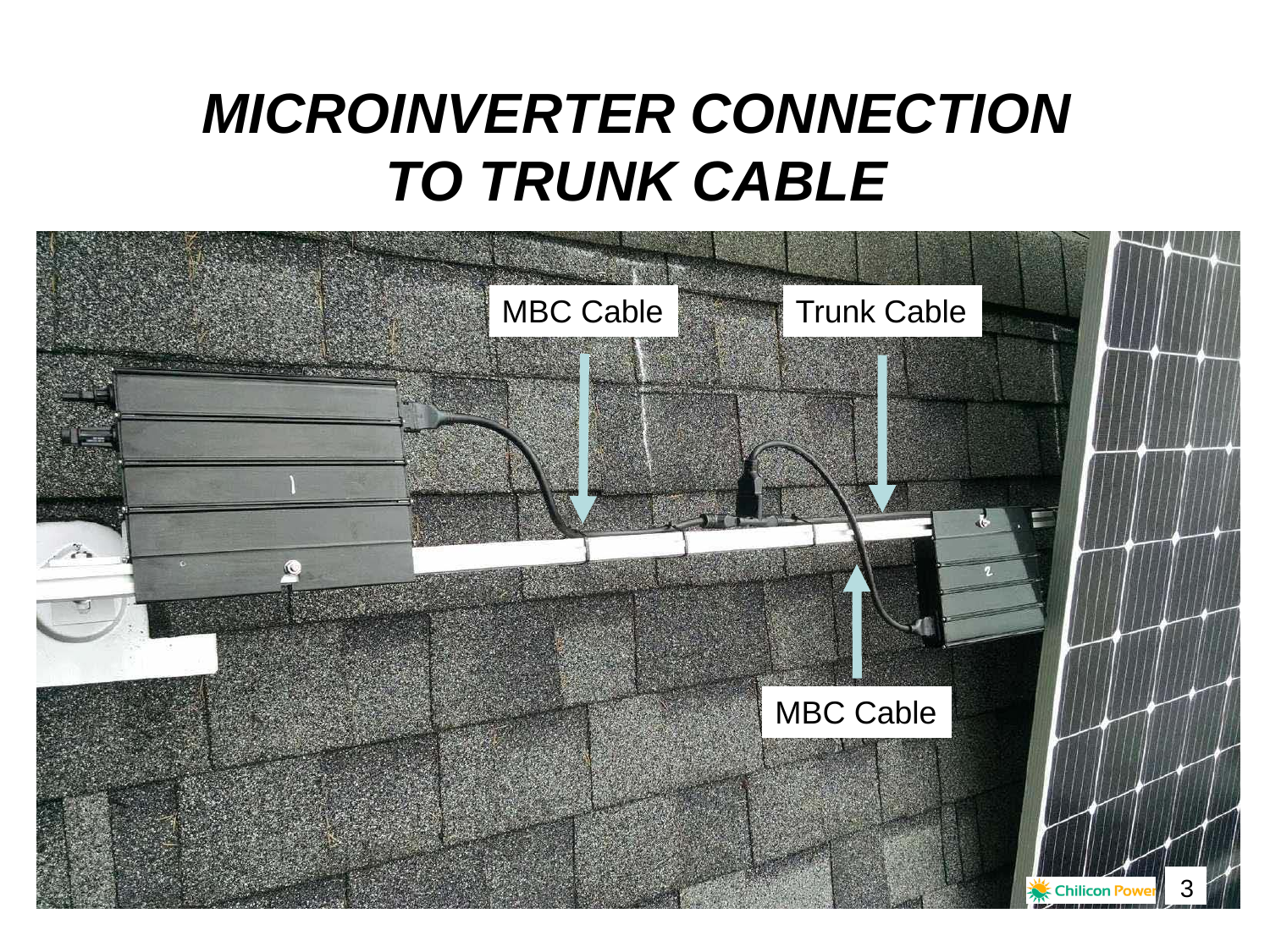# *LEGEND FOR COMMON CONFIGURATIONS PAGES*

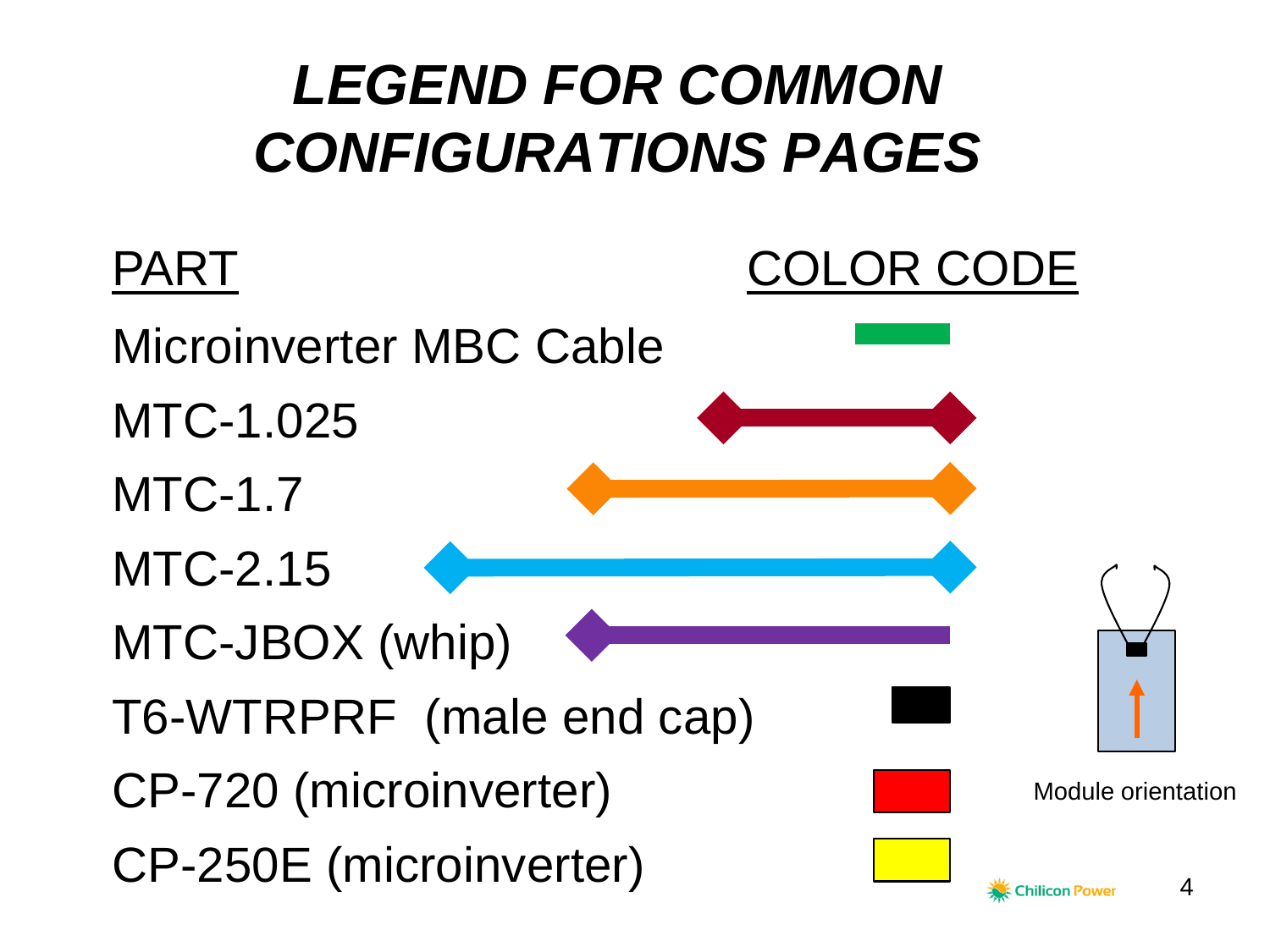# *C60 OR 72 CELL PORTRAIT-ONE ROW*

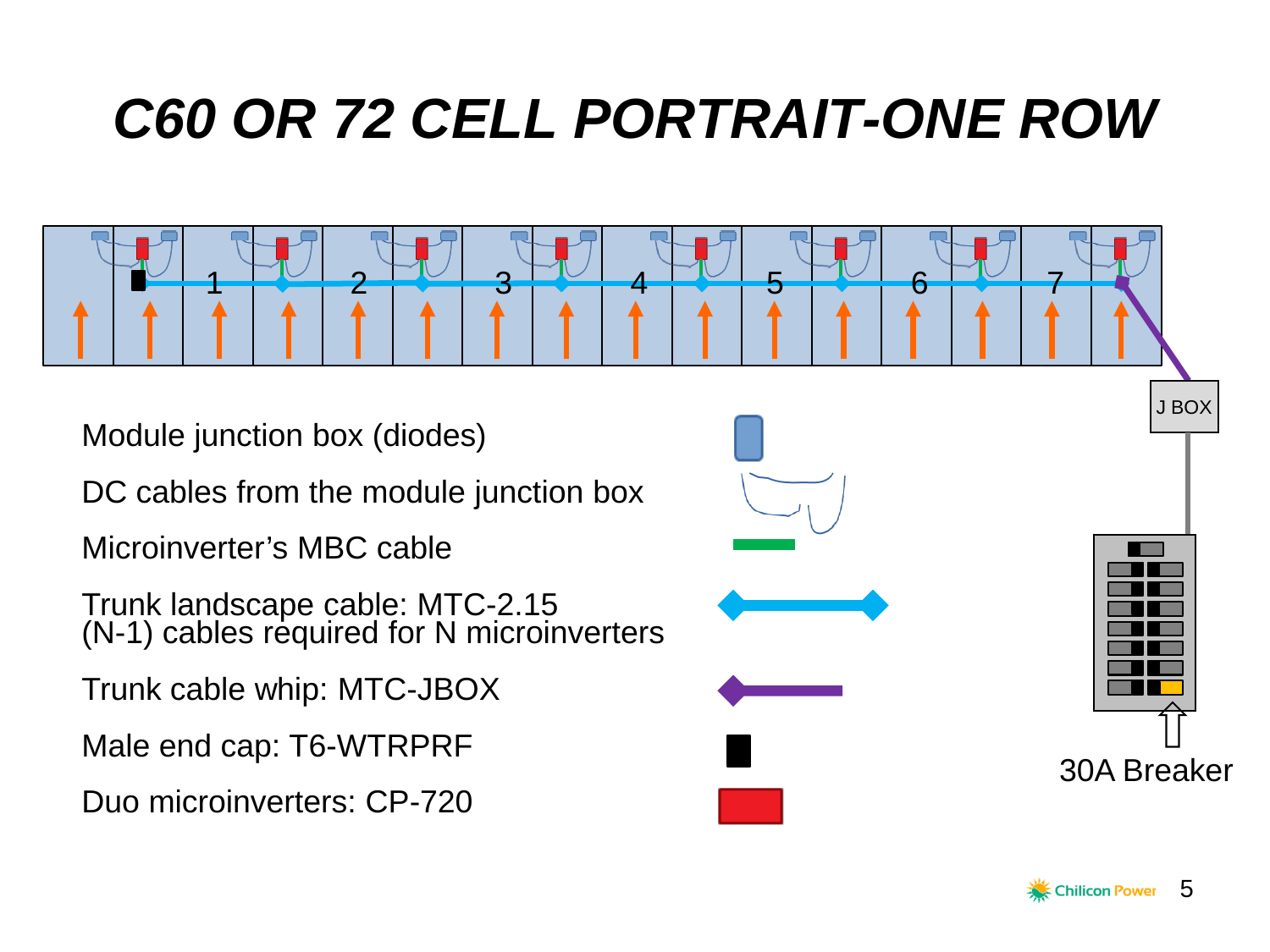### *C60 OR 72 CELL PORTRAIT-TWO ROWS*

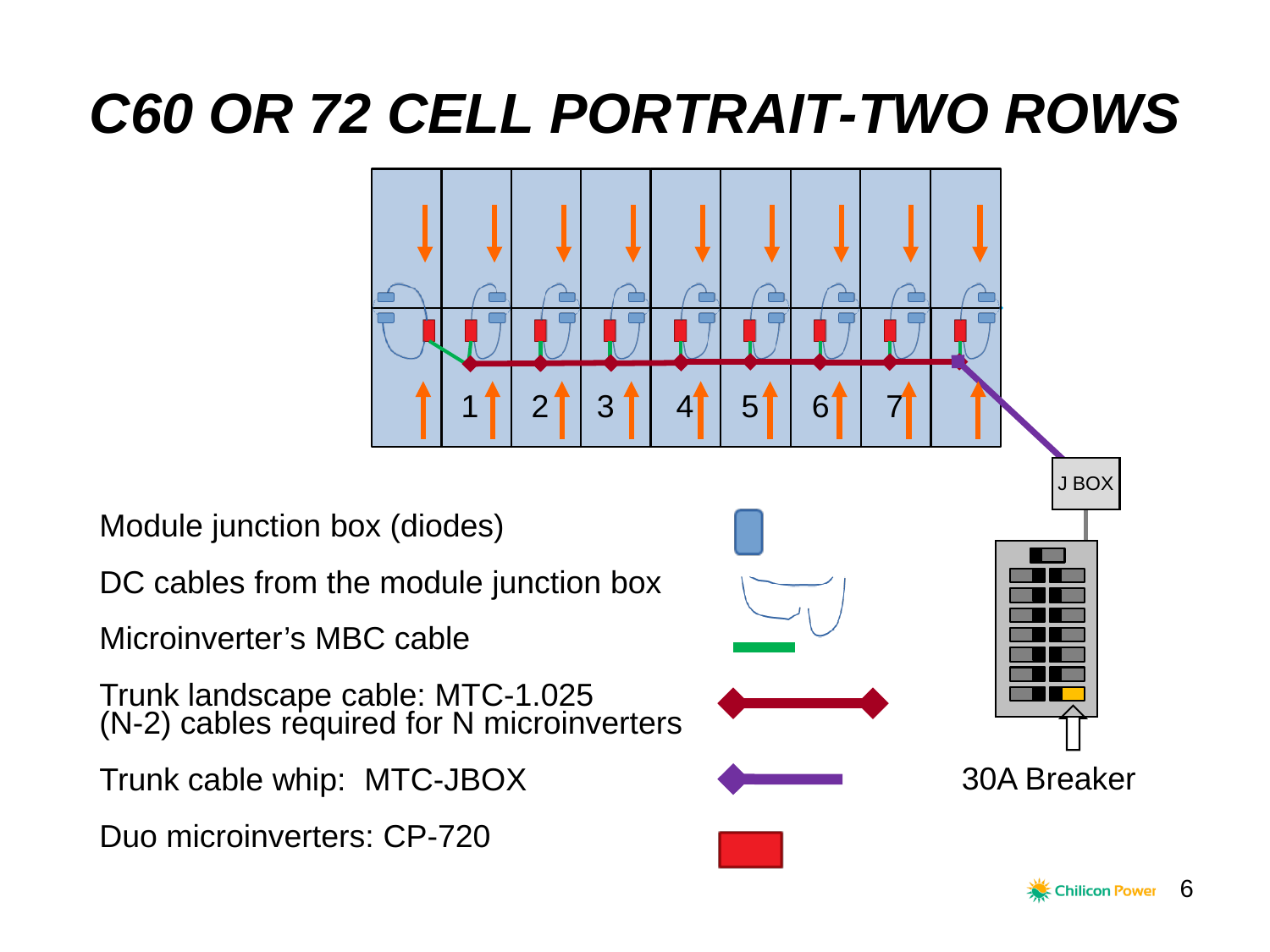## *60 CELL LANDSCAPE-TWO ROWS*

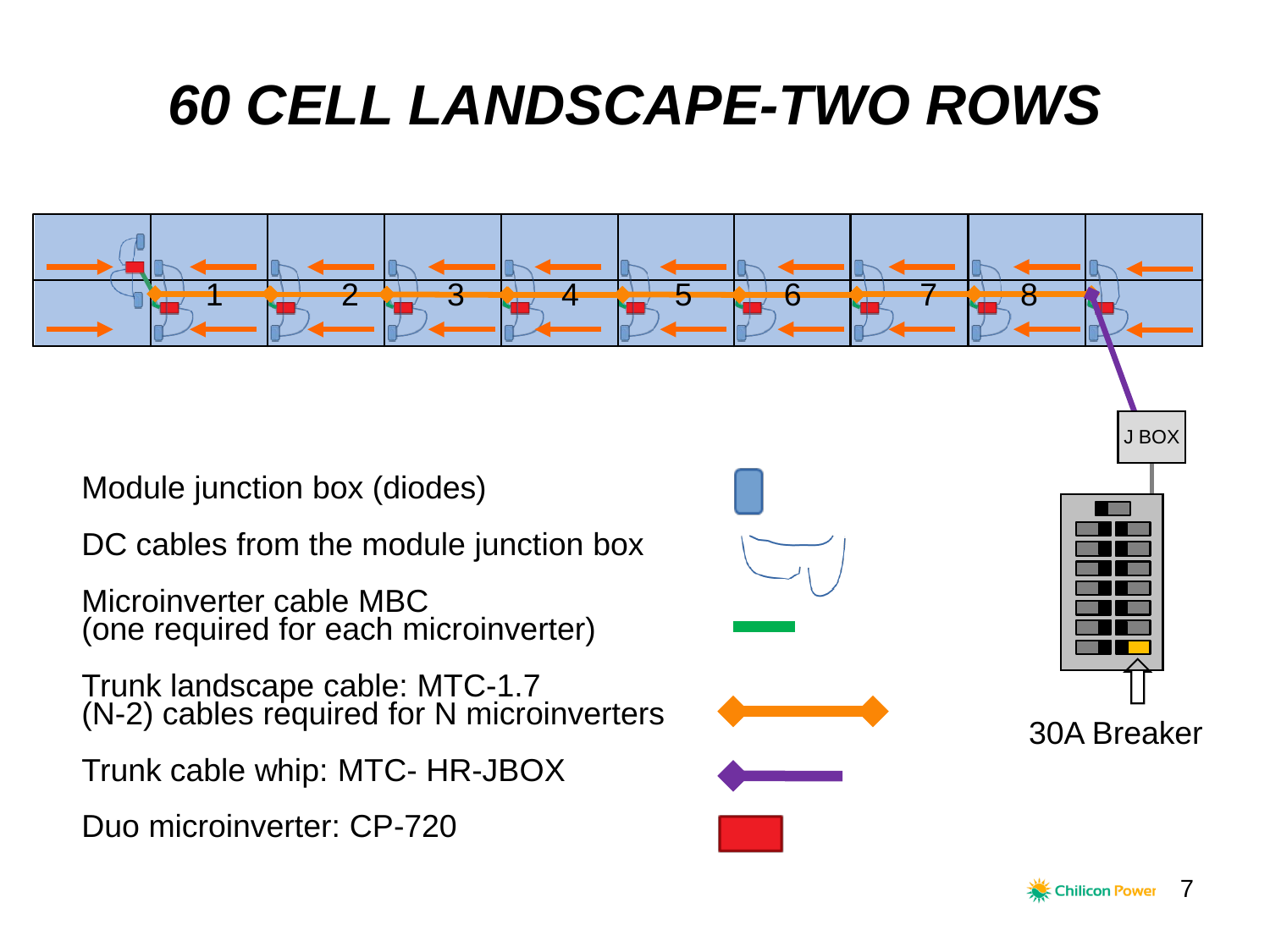# *72 CELL LANDSCAPE-TWO ROWS*



Module junction box (diodes)

DC cables from the module junction box

Microinverter cable MBC

Trunk landscape cable: MTC-2.15 (N-2) cables required for N microinverters

Trunk cable whip: MTC-JBOX

Duo microinverter: CP-720





30A Breaker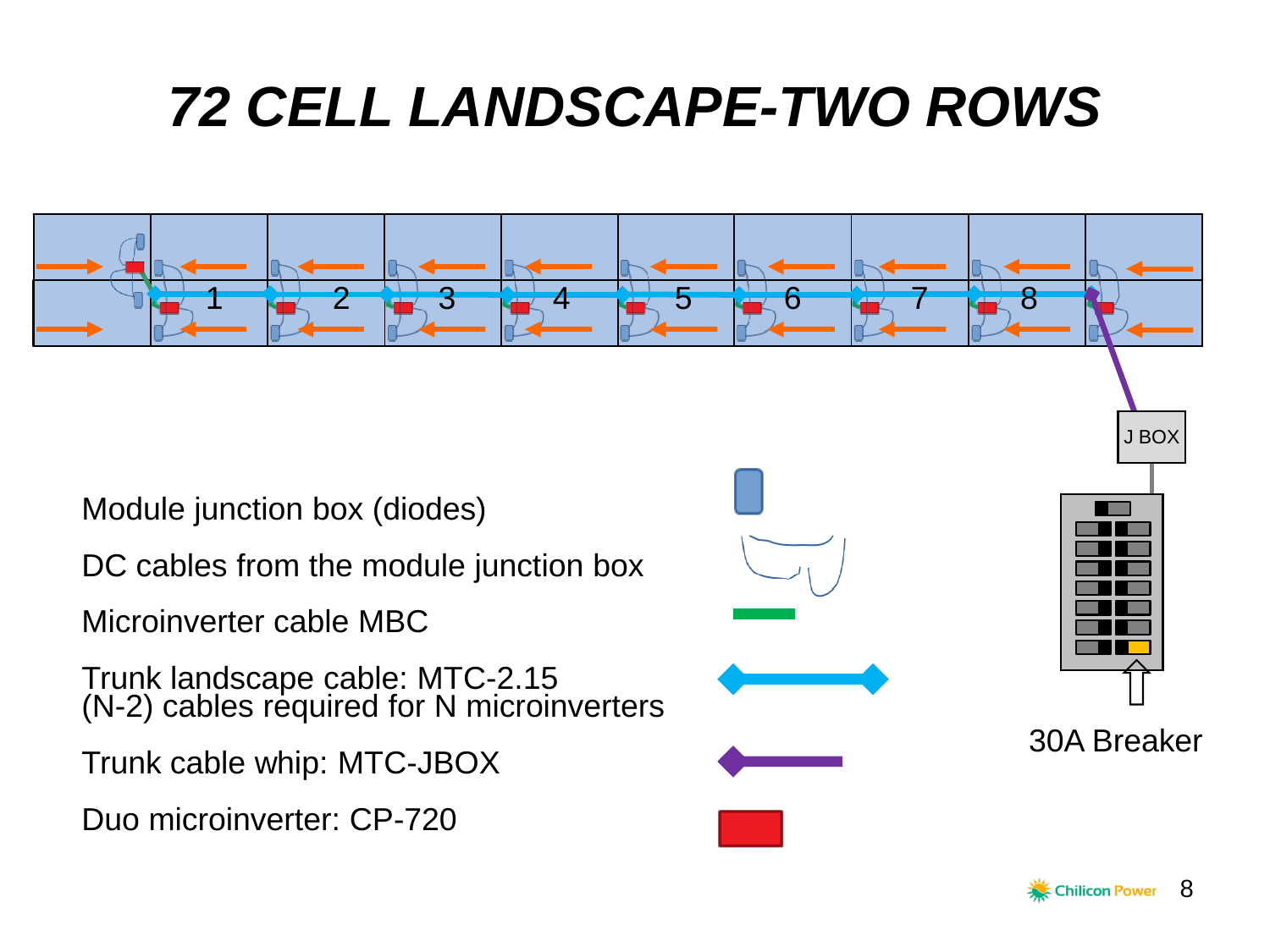## *60 CELL LANDSCAPE-ONE ROW*

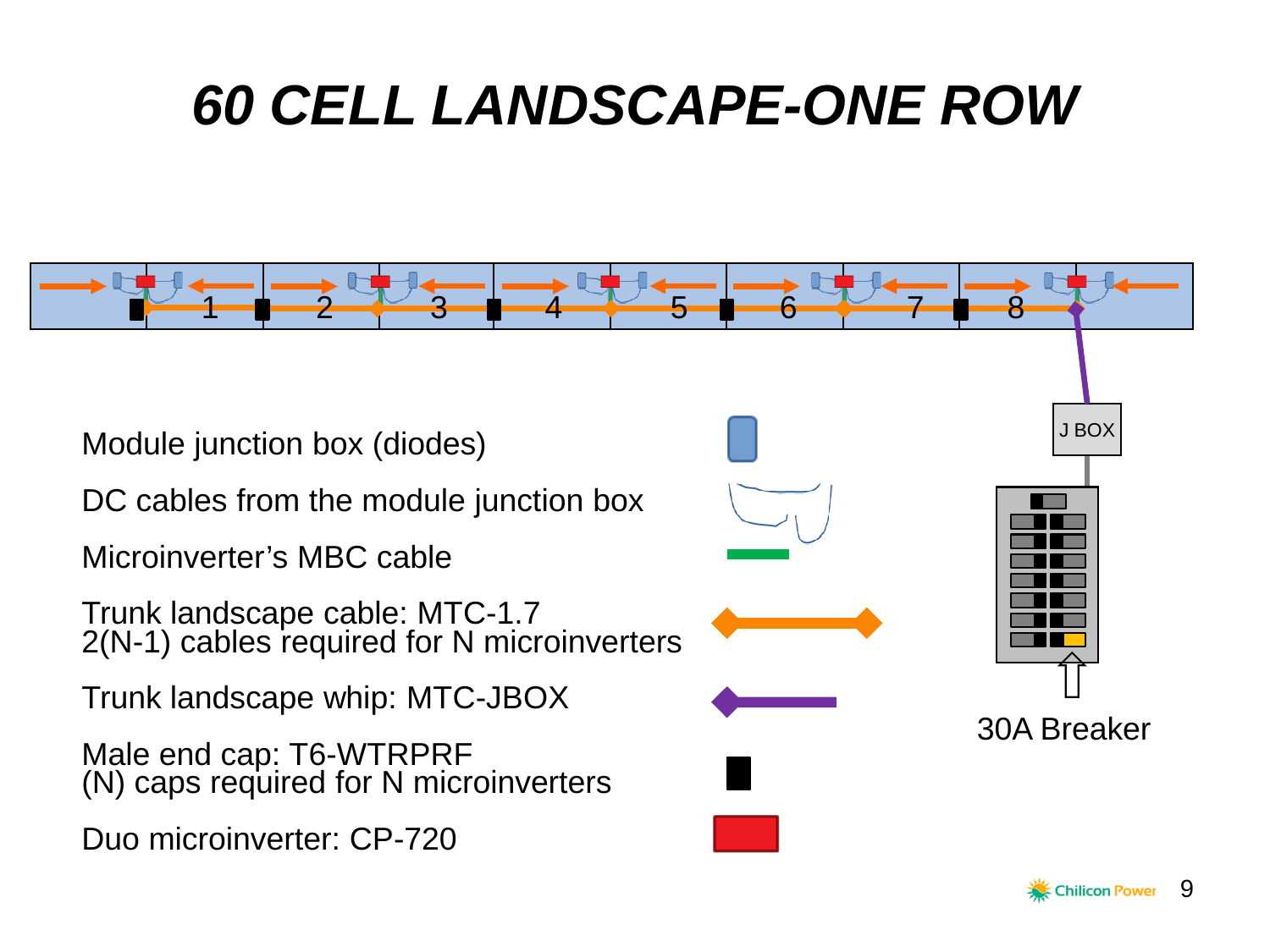## *72 CELL LANDSCAPE-ONE ROW*



 $\gg$  Chilicon Power  $~10$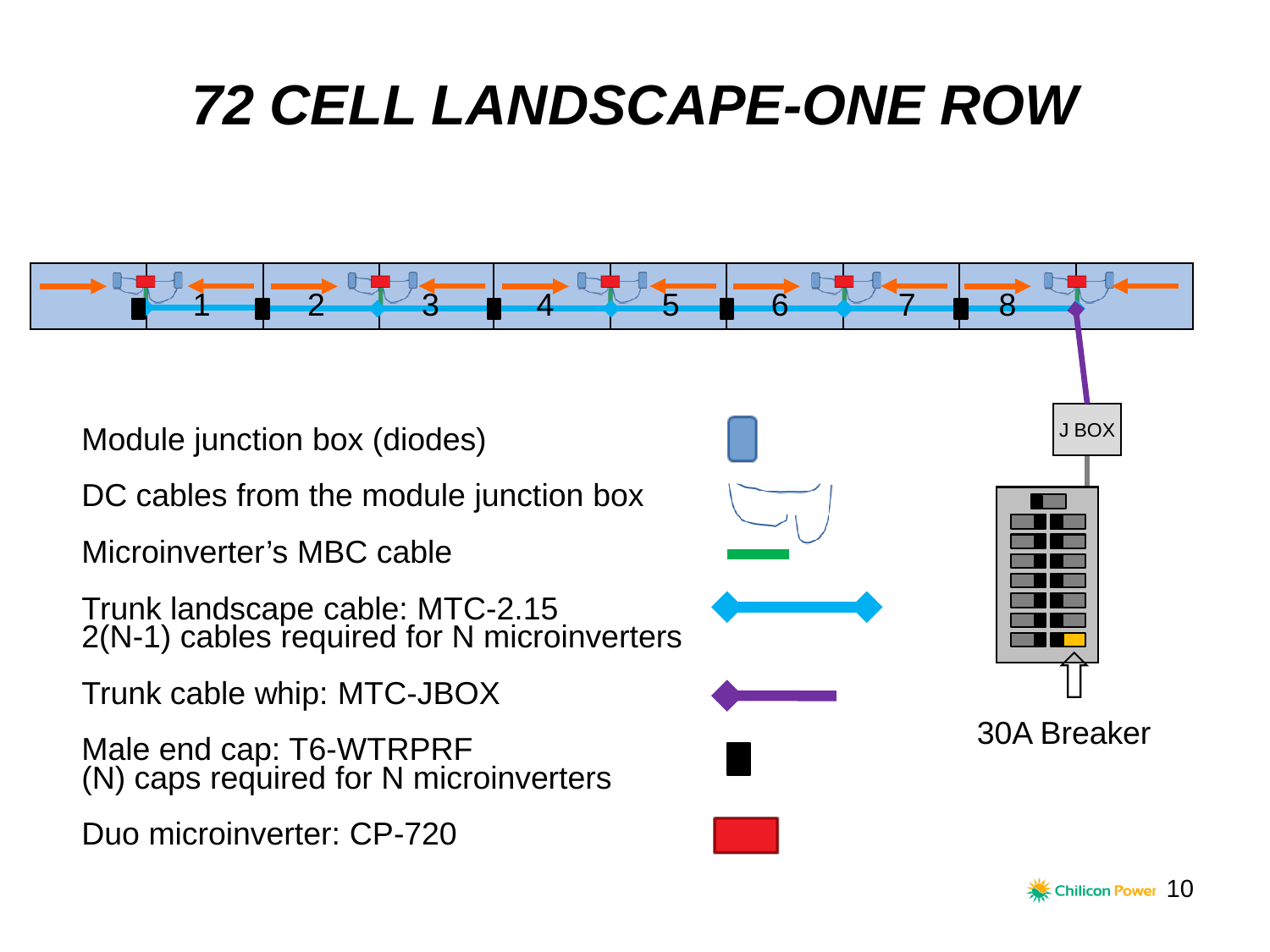# *60 OR 72 CELL PORTRAIT-ONE ROW -ODD PANEL COUNT*



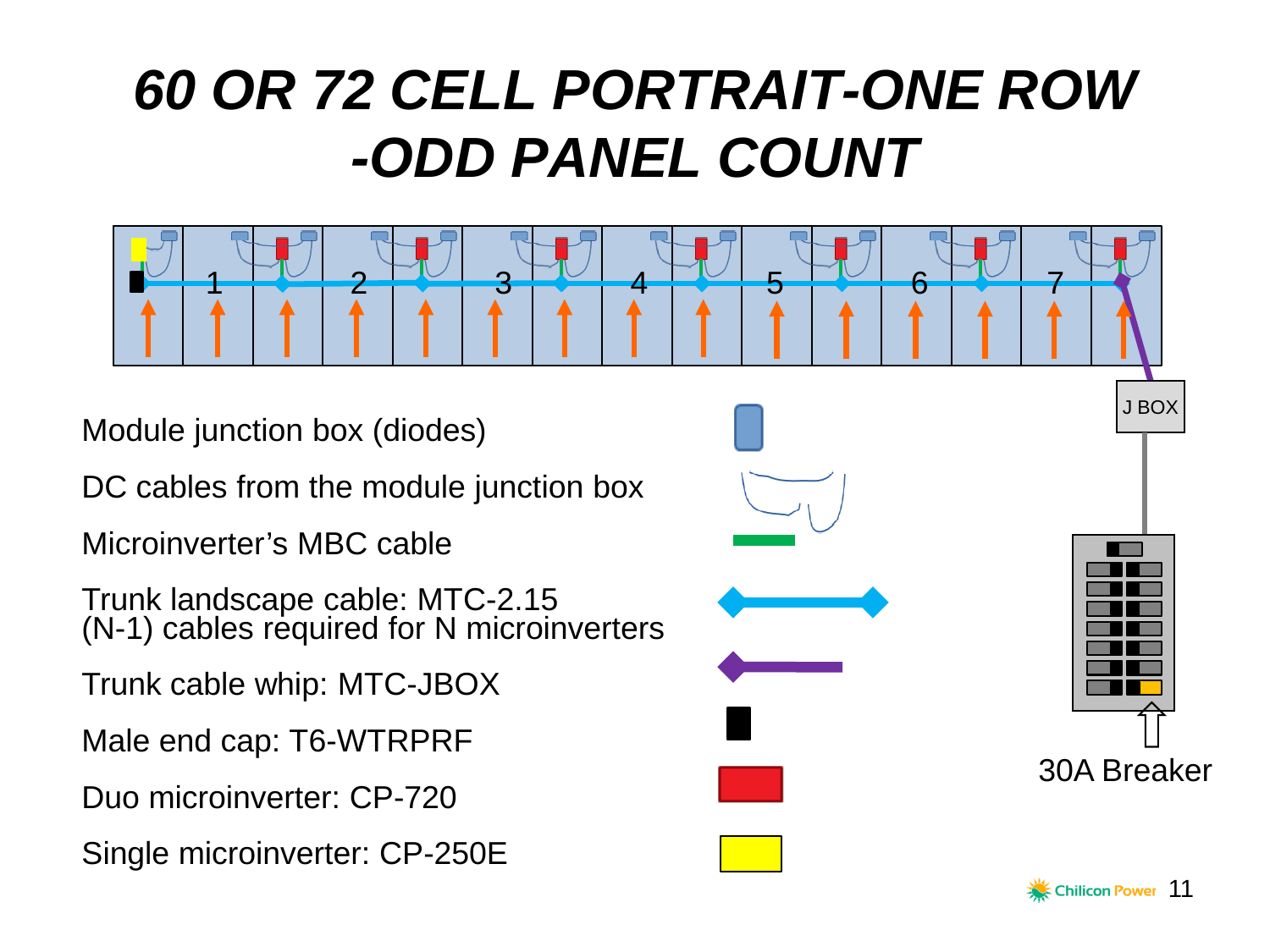### *60 OR 72 CELL PORTRAIT "INVERTED T" CONFIGURATION*